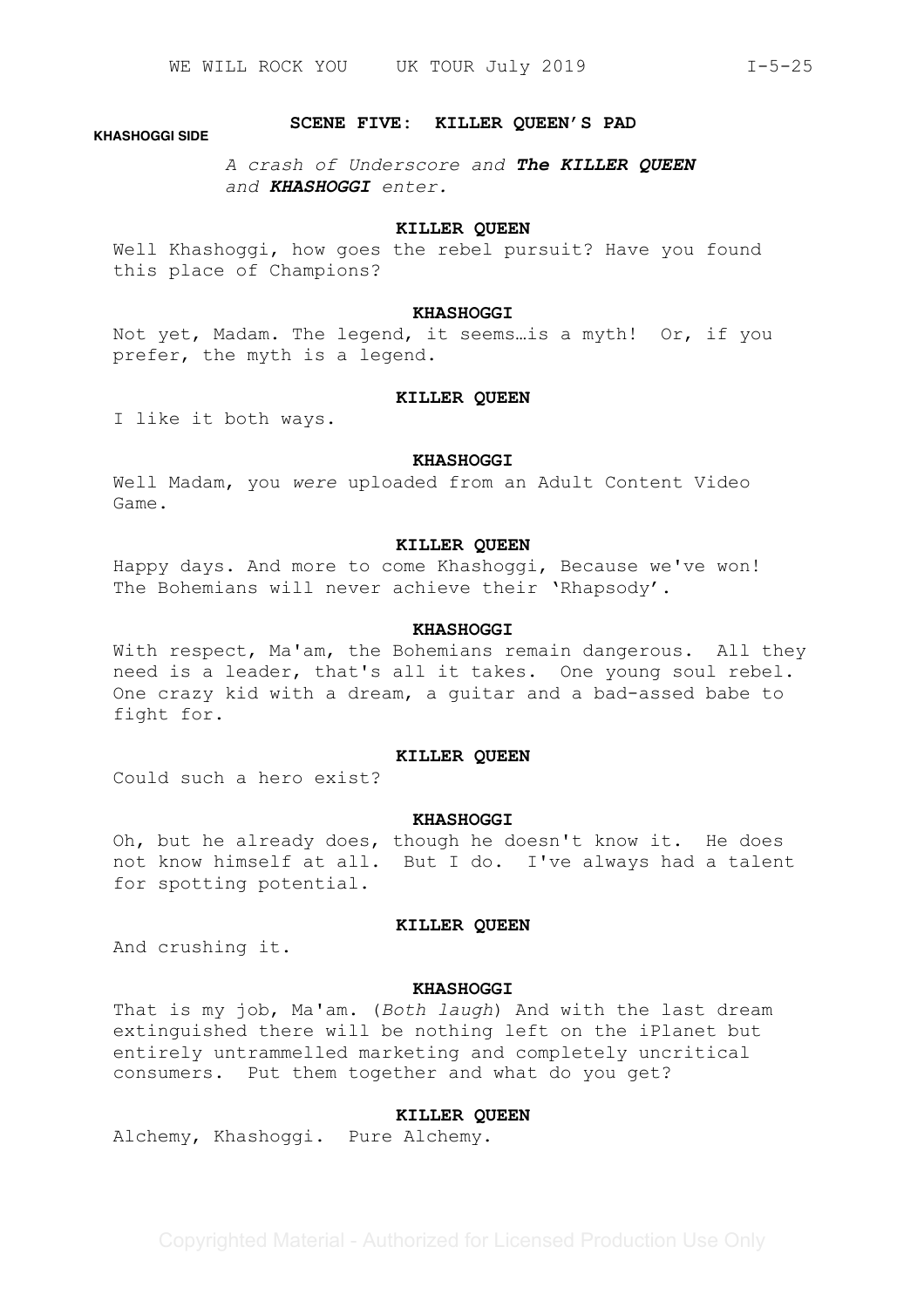Piano/Vocals Khashoggi Bohemians Doctors Off-stage Ensemble (+ Oz and Buddy)

We Will Rock You Queen/Ben Elton



Music & Lyrics by Freddie Mercury

KHASHOGGI: "Goodnight, Miss Ozbourne!!!" [GO]







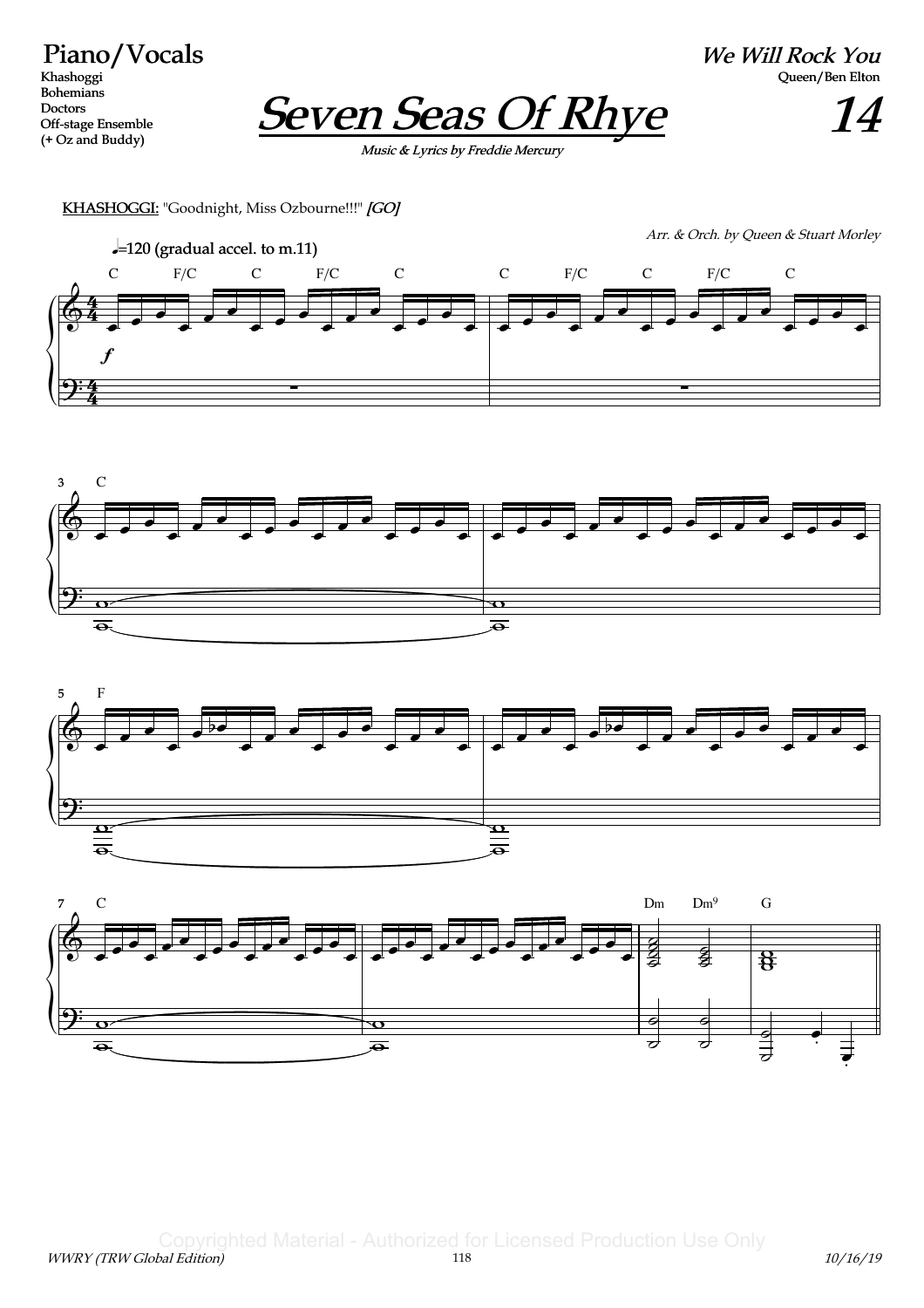



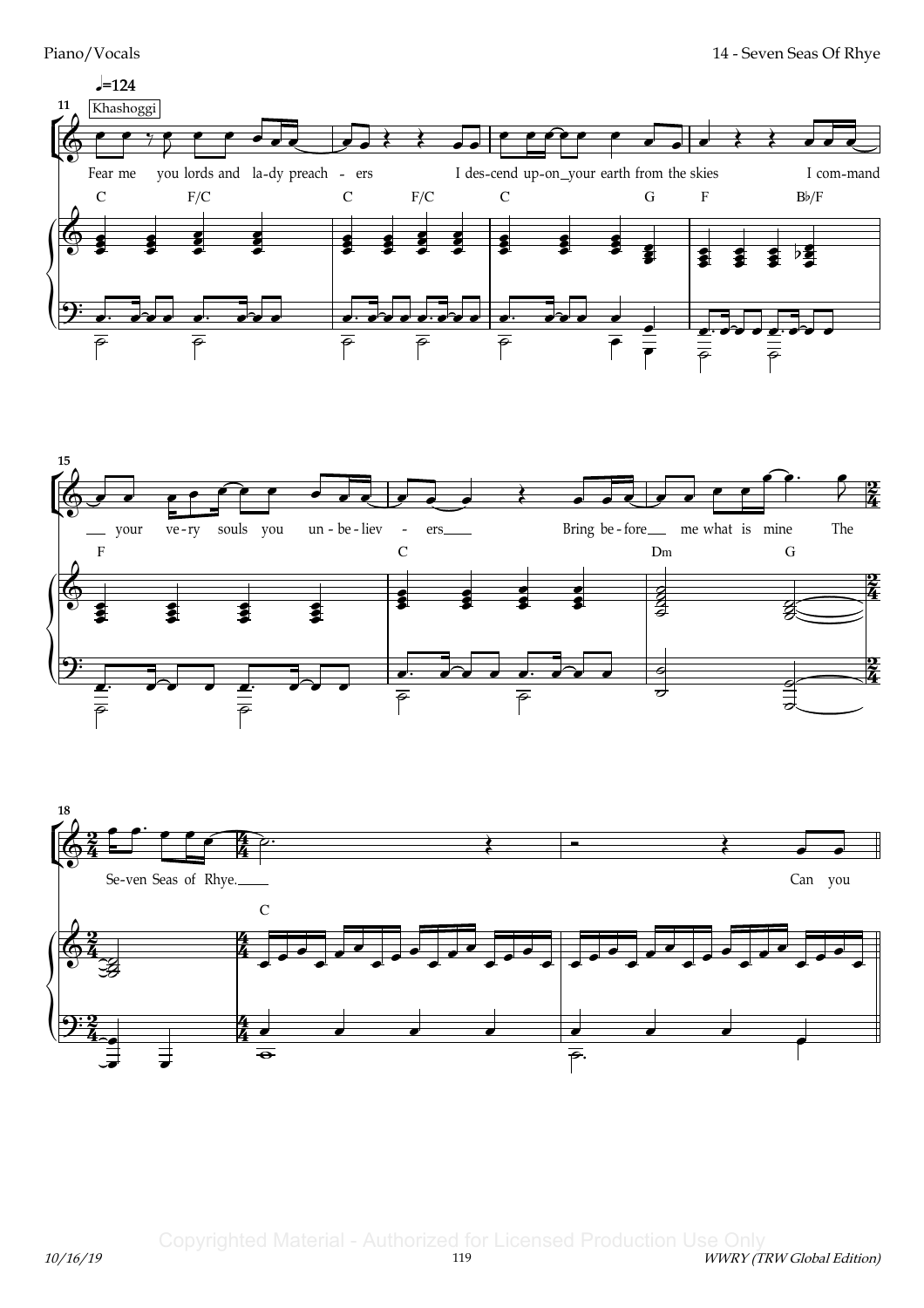Piano/Vocals